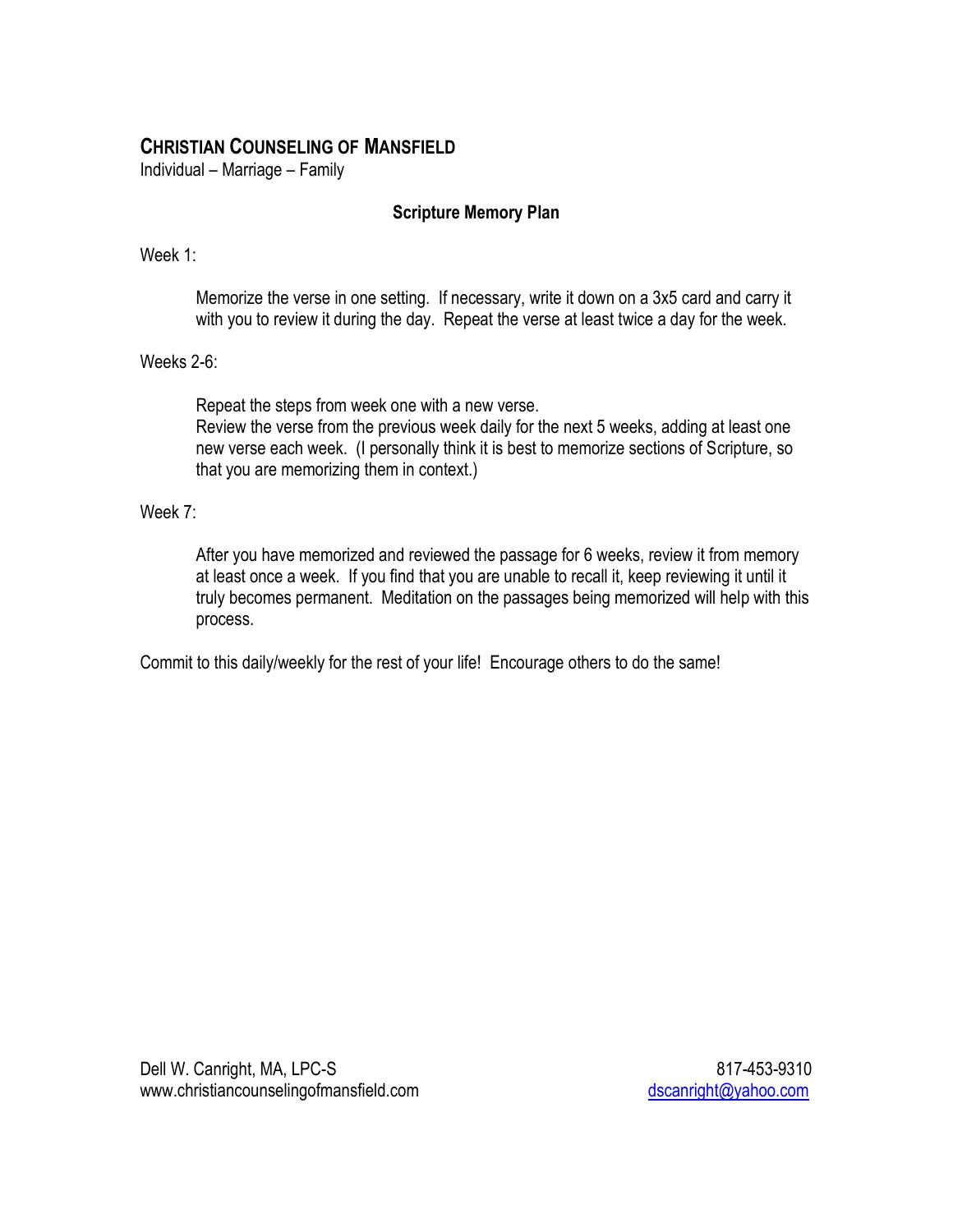# **Plan for Those Struggling with Habitual Sin**

- 1. Commit to weekly plan of Scripture memorization. (List provided.)
- 2. Faithfully complete the homework assignment each week before the counseling session, giving diligent thought to what you are doing.
- 3. Keep a weekly journal of the passages you are memorizing and how God is using them to change your heart and behavior.
- 4. Get rid of anything that might be providing you with the opportunity to continue in your sin (videos, internet, magazines, posters, phone numbers, etc).
- 5. If you must use a computer/internet at home, put it in a public place and give your spouse the password. Also consider "Covenant Eyes" (www.covenanteyes.com).
- 6. If you must use the computer/internet at work, find another Christian friend to hold you accountable. Consider telling your boss. Arrange your office so that someone walking by can see your computer screen.
- 7. Repent and confess your sin to God, and to those against whom you have sinned.
- 8. Find an accountability partner other than your spouse, and someone who is not still going through this struggle.
- 9. Be honest with God, yourself, and others. Any secret sin will totally bankrupt this whole renewal process. You must learn to live in the light of truth.
- 10. Start now!